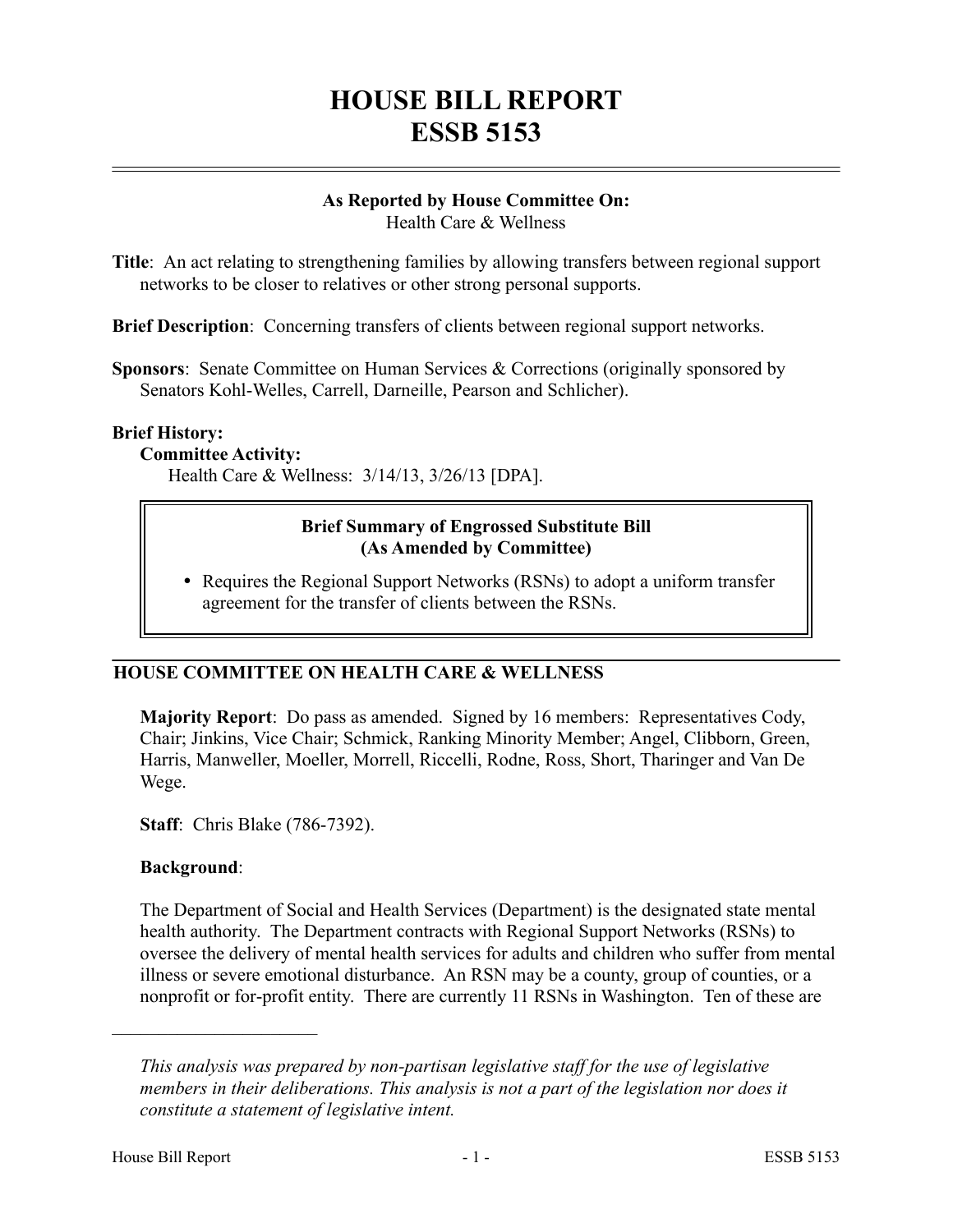either single or multi-county authorities and there is one private entity operating as an RSN in Pierce County. The RSNs contract with local providers to provide an array of mental health services, monitor the activities of local providers, and oversee the distribution of funds under the state managed care plan.

Through a federal waiver, Washington has implemented a managed care system for both outpatient and inpatient mental health services under the Medicaid program. Under this system, the Department provides capitated payments to the RSNs to provide mental health services to clients within their geographic regions and the RSNs assume the financial risk for providing the care to those clients.

The RSNs also receive grants to provide services to non-Medicaid clients. These funds are not an entitlement and are only provided according to available resources. The distribution of non-Medicaid funding for the RSNs is based primarily on population.

–––––––––––––––––––––––––––––––––

# **Summary of Amended Bill**:

Regional Support Networks (RSNs) must jointly develop a uniform transfer agreement for the transfer of clients between the RSNs and submit the agreement to the Department of Social and Health Services (Department) by September 1, 2013. The Department must establish guidelines to implement the uniform transfer agreement and make any necessary modifications to avoid impacts on state administrative systems by December 1, 2013.

# **Amended Bill Compared to Engrossed Substitute Bill**:

The amended bill eliminates the requirement that the Department of Social and Health Services (Department) adopt rules and procedures for the transfer of clients between Regional Support Networks (RSNs). The requirement that the rules and procedures be added to contracts with the RSNs is eliminated.

The RSNs must develop a uniform transfer agreement and submit it to the Department by September 1, 2013. The Department must establish guidelines to implement the agreement and modify it to avoid impacts on state administrative systems by December 1, 2013.

–––––––––––––––––––––––––––––––––

**Appropriation**: None.

**Fiscal Note**: Available.

**Effective Date of Amended Bill**: The bill takes effect 90 days after adjournment of the session in which the bill is passed.

# **Staff Summary of Public Testimony**: